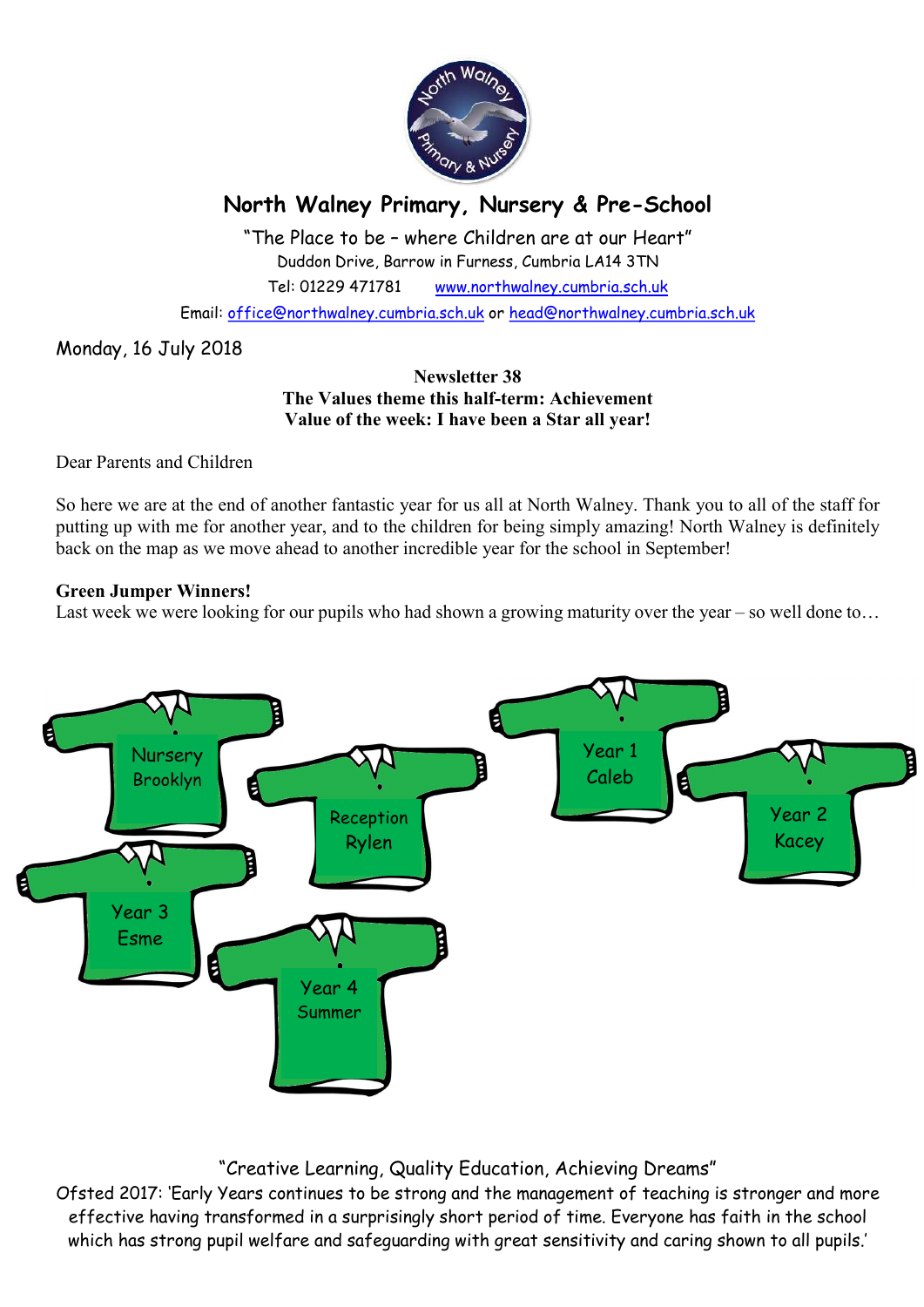### Open Evening

Hopefully everyone got their child's annual report on Friday. I just wanted to remind you that we are having our Annual Open Evening tomorrow from 3 until 6pm where parents and their children can come and have a good wander around the school – meeting their current teacher and sharing their work, as well as visiting their new teacher and introducing themselves! It would be lovely to see you all tomorrow if you can make it!





### Uniform Orders

If anyone has ordered uniform through school, then Mrs Malone will be in touch once it has arrived in school. Please don't forget that you can order from Identity as well as from Tesco online!

Bonus Ball – Your chance to win each week with North Walney Primary! Mrs Malone sent a letter out last week about our new chance to raise money for school – and also win some money for yourself. For £1 you can choose a number each week for the following Saturday's Lotto draw – and if your number is the bonus ball then you stand the chance to win a cash prize. Please contact Mrs Malone

to join in our new fundraiser – and possibly win some money back too!

### Bills and Final Payments

With only 1 week of the term to go, please make sure that all bills are paid up before we finish for the summer and then we can all start with a clear slate for the next academic year. If you are unsure if you owe the school any money, please contact Mrs Malone in the school office. Thank you.





# Karate Grading

Well done to everyone for their grading last week! We are all so proud of you and your achievements. Achieving grades in such a strong discipline is simply amazing – so well done to everyone!





### School Photographs

These should be with us by the end of the week and will be sent home via the classteachers. They are truly lovely this year and we are aiming to display them all in the school corridor ready for next year!

### Owls at Leighton Moss Nature Reserve

We had such a fabulous time at the Nature Reserve last week and the children were so brilliant that Miss Head got the following in an email from the staff there… "We thoroughly enjoyed having you all here too! Jayne says it was an especially lovely group and that it was her favourite visit of the term. High praise!" How Super!